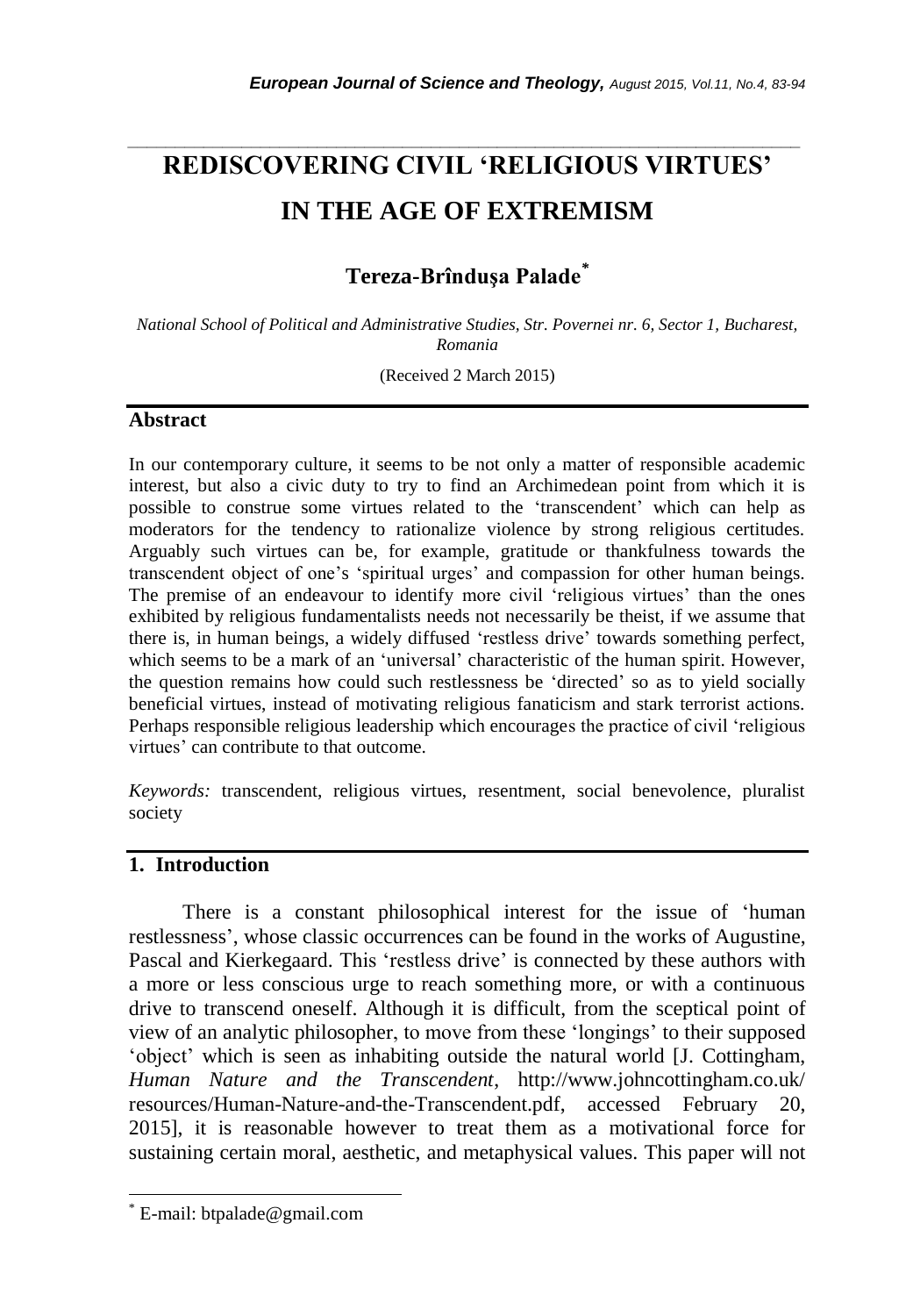go as far as exploring the ontological soundness of postulating the real existence of such a 'transcendent object' that is commonly named God. However, the empirical evidence that such an 'object' is taken seriously by many human beings, who may revere or worship it more or less formally, should be considered.

Likewise, it is obvious that the attitude toward such 'transcendent object'. which can be formalized through a normative code by theologians or religious ideologues, may also motivate one's behaviour towards other human beings. For example, if one's religion or ideological interpretation of it justifies revenge instead of forgiveness and compassion, it is plain that it may ground a rationalization of vindictive (possibly violent) actions.

Is it possible to 'filter' to some extent the religious virtues recommended by theologians or religious ideologues through the criterion of *social benevolence*? Arguably, this criterion is not merely extrinsic and instrumental, since one may also support it within a rationally coherent theological mindset. For example, for theistic-minded people it could be rationally obvious that if the Being called God is supposed to have created the universe in a generous way, such Being could hardly be conceived as willing an action against the life and welfare of his own creatures. If there were indeed in history some 'battles' whose goals were explained as being in accordance with the will of God, such as the ones of the Biblical Israelites against other nations, the notion of 'just war' is still traditionally confined (by theologians as well) to wars of defence. This remains valid even if the stakes of a war were expressed in terms of a confrontation of idolatries by the faith in Yahweh. It is recorded by the Biblical books that the prophet Elijah, for example, gave a hard lesson to the people who worshipped the Canaanite god Baal (which he considered an idol) in order to defend the worship of Yahweh (1 Kings 18.19-40). Obviously, his aim was to convert the 'idolaters' to the worship of the 'true God'. Yet, neither Elijah nor other Biblical prophets staged ambitious crusades against those whom they considered misguided. Cruelty or display of power 'on God's behalf' was never part of sound religious morality, in either Judaism, Christianity or Islam. To be sure, the Spanish Inquisitors or the modern Islamists have invoked God in very cruel circumstances. And yet, it remains deeply inconsistent to believe in a merciful Creator who wants to vengefully destroy a part of his own creation. Indeed, the use of force against non-believers by invoking a prophetical figure, which occurs for example in the devastating scenarios of the Islamist terrorists, cannot be accounted for in a theistic language, given its disproportionate, destructive and irrational character. Even within an apocalyptic frame of reference today's most aggressive religiously oriented or millenarian groups can hardly provide sensible theological and ethical reasons for their attempts to inflict as many casualties as possible.

So, we may safely suppose that a merciful Creator would wish to encourage benevolent social virtues rather than destructiveness – even when the harmful violent actions are supposed to be done on behalf of his own 'truth'. Religious fundamentalists tend to invest God with an irrational destructive will.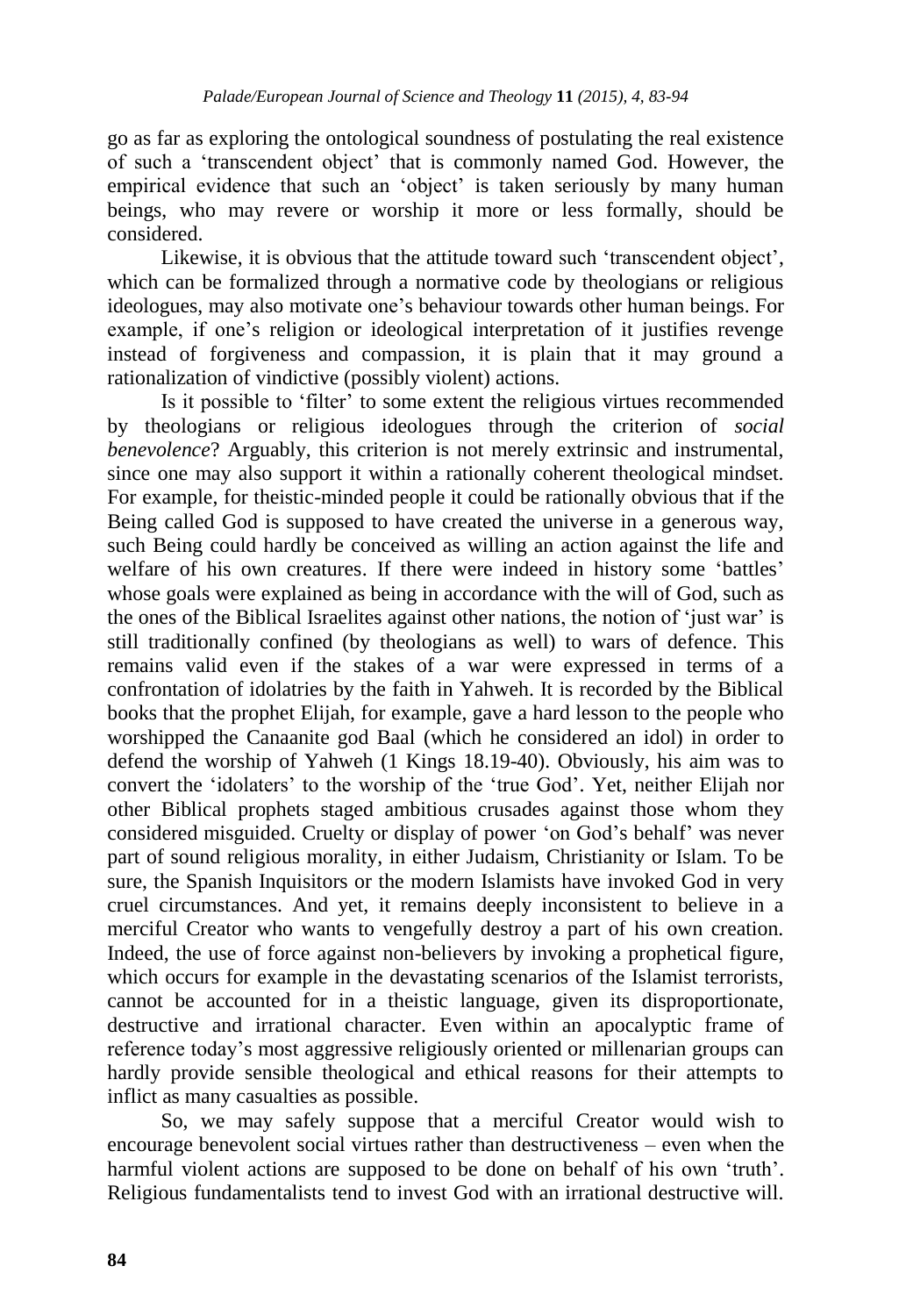Yet, this seems to be an arbitrary ideological move, which is not grounded in a coherent theological perspective.

Even for those who are not willing to accept any theistic presuppositions at all, it could be rationally evident however that the 'restless drive' that seems to impel human beings to transcend themselves could hardly be seen as supporting violence and destructiveness. A rational demand of morality, such as the Kantian one, could follow from taking God as a standard of morality [1]. Of course, this does not necessarily entail a natural theology that argues for God's existence. The fact that human beings are endowed not only with 'transcendent longings', but also with an intrinsic rational sense of morality should naturally restrain immoralism (of course, if one does not endorse Nietzsche's exaltation of the latter). There is no logical relation between non-theistic presuppositions and immoralism or ethical nihilism.

Besides, human aesthetic experience can be complex enough to allow, for example, some 'poetic visions' which may transfigure reality by integrating it into a pattern of meaning. This kind of experience is not properly speaking religious, i.e. it is not necessarily related to a particular cult or creed. Poetic and religious language can sometimes be united, as it occurred for example in the classic Greek poetry [2]. A 'poetic experience' that is by no means linked to the profession of a formal religious creed may arise a sense of joy and gratitude which can trigger compassion and love for other fellow human beings. Thus, virtues like thankfulness, compassion, and love are not only related to narrow 'religious contexts'. But we may speak of them, however, as of 'religious virtues' in the sense that they involve a transcendent move from one's own self, and so they fit into a larger meaning of 'transcendence'. So, it seems to be possible to speak in a larger sense of 'religious virtues' without necessarily assuming the commitment to a denomination or a more or less explicit theistic standpoint.

Are there, in this broad sense of the terms, some *civil* 'religious virtues' which should be responsibly encouraged nowadays in order to counterbalance the uncivil moral ideology of religious extremists? Which are those virtues and why are they more likely to be socially beneficial than others?

## **2. The misfortunes of cultural resentment**

Before we start to investigate a possible 'list' of such socially beneficial virtues, we should first explore the misfortunes of the cultural resentment which seems to nurture the moral ideology of many religious extremists.

There is a noticeable psychological dimension related to the complex of the enclave culture which is already uncovered by the research of fundamentalist movements. From the Catholic Lefebvre movement to the haredi and Shi'ite fundamentalists, the same kind of marginalized and separatist culture which is trying to reshape the tradition on a local level, by rejecting not only the mainstream religion, but also the whole project of modernity, pervades ultratraditionalist and extremist religious groups [3].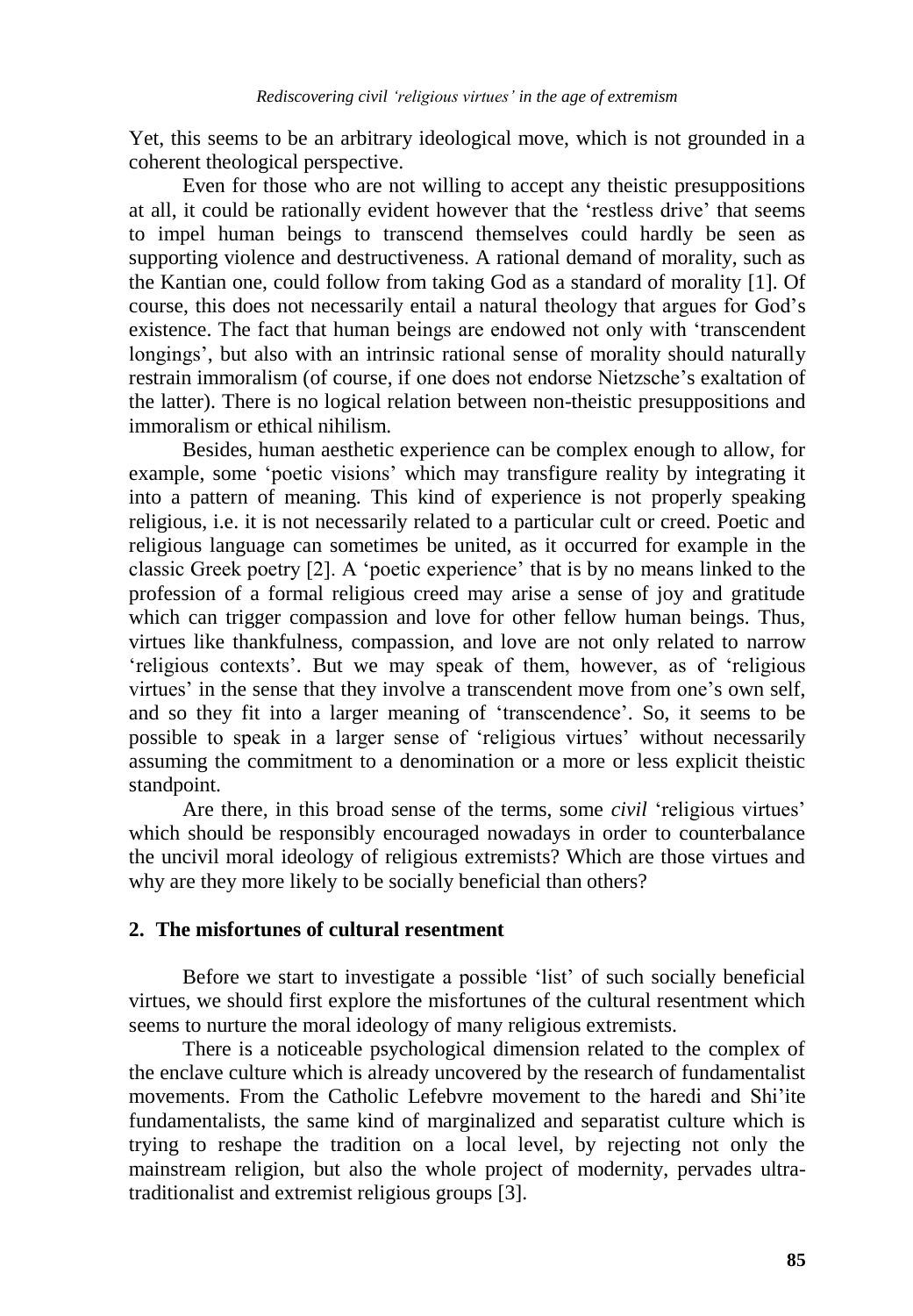The authority of religious leaders in such communities is helped by the structure of the enclave, which is organized on the basis of insiders-outsiders principles [3, p. 83]. The group is usually fashioned as a counter society, though one that embodies some social ideal that is to be implemented later on in the society at large. This strategy of cultural isolation in order to reshape the tradition on a small scale, that is typical to many fundamentalist movements, should not however hide the fact that many such anti-modernist projects are actually motivated by the resentment of marginal groups towards the majority, as it is illustrated in the case of the ultra-Orthodox Jews who perceive themselves as being 'in exile among Jews'. An obvious example is the extreme separatist group Neturei Karta [3, p. 44]. The feelings of resentment may explain why the members of such enclaves are reluctant to dialogue with their modernized coreligionists or with other people from the same ethnic group who have different values and social commitments.

Even if such groups are not always violent and do not invariably design militant agendas, the misfortunes of their collective resentment are apparent if we consider the tensions which they usually breed with respect to larger social or political communities or in relation to complete strangers. More often than not, such tensions are fostered by an intolerant ideology that is formed through picking from the legacy of religious teaching some norms which are narrowly interpreted so as to serve their immediate purposes. Although we may not have reasons to claim that intolerance is inherent to fundamentalist movements, there is a very strong tendency of most fundamentalist groups to protect their own religious identity by describing their 'purity' and uniformity of belief and practice as a moral and spiritual excellence [3, p. 17]. This is a dimension through which they normally compete with other religious groups and with secular institutions. They usually define themselves in opposition to such 'unclean' alternative groups or institutions. Reluctance to conform with the religious identity of a fundamentalist group may easily lead to dissent and exclusion.

This in-group resistance to diversity already suggests that the capability of most members of a fundamentalist group to adhere to the tenets of a pluralist society is usually underdeveloped. Strong religious identities fortified by resentment and 'spiritual rivalry' do not favour dialogue, democracy, and pluralism. Even if, on the other hand, every religion has its own claims to some 'truths' embodied in its doctrine, and the underlying metaphysical or theological 'truths' are not supposed to be subject to the approval or disapproval of a democratic majority, it is not socially beneficial (let alone charitable) to rely on those 'truths' in order to build impenetrable religious identities whose only terms with the surrounding society are confrontational. Religious groups have of course their own right to refuse to succumb to the 'anything goes', hedonistic society around them, but a harsh self-righteous emphasis on their purity and asceticism, as opposed to the perceived 'decadent outside' culture, amounts to pride and arrogance – which are, according to most religious moral doctrines, cardinal sins.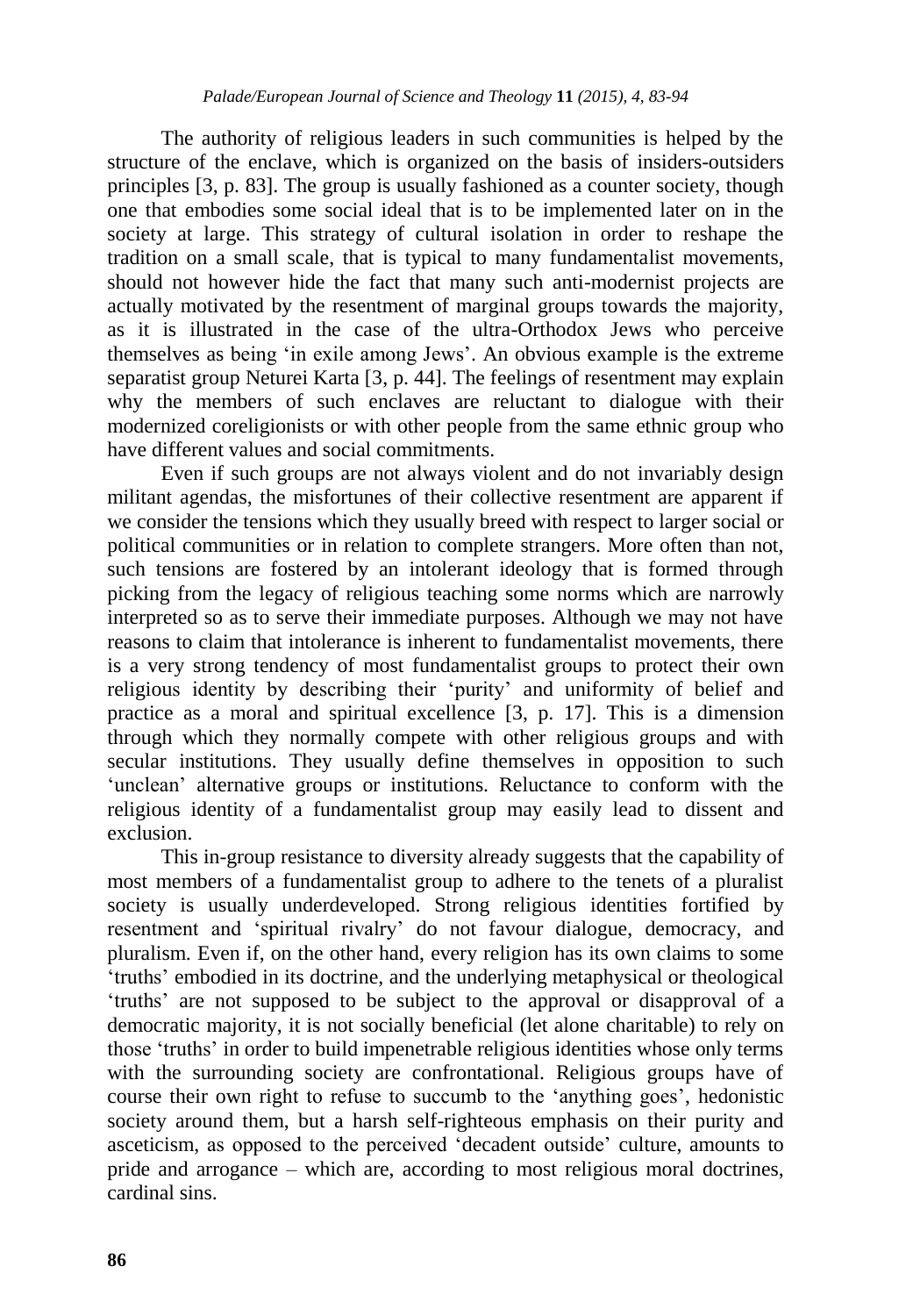If the religious group is not successful in negotiating a social network outside of its own confessional walls, the temptation of the resentful enclave culture is hard to avoid. Although, in fact extremist separatist groups refuse contacts with the surrounding society also because they fear a 'dangerous feedback relationship', that would be encouraged by an increased empathy towards it [3, p. 44]. Not in the least, this fear is fed by the apprehension of the leaders of such fundamentalist movements that they might lose their status as a result of 'contamination' to the easy-going values of the modern world.

In the fundamentalist logic, the members of the religious community are holier if they do not have any commerce with the 'impure' and prevent any weakening of the inside-outside border. Thus, most members of fundamentalist groups may be unaware that their strong identity built along these lines is basically fostered by resentment and fear. The official interpretation of the 'holiness' of their own group can be overwhelming. As long as they avoid the 'infidel society' (in Arabic *al-mujtamaʹ al-kafir*) or the 'evil kingdom' (in Hebrew *malchut ha-reshaʹ a be-Yisrael shultanut zola*) they remain 'separated', that is allowed to inhabit a sacred realm, and protected from the "the darkness that covers the whole Earth" [3, p. 44].

Despite this fundamentalist rhetoric, it is fairly obvious that the stark Manichaean opposition between 'pure insiders' and 'sinful outsiders' on which religious extremist groups construe their identities is not only oversimplifying and morally problematic, but also potentially disruptive of the social order. It is of course unrealistic to hope that there could be a fairy-tale harmony between people with religious values-systems and secular hedonists, for example. On the other hand, it is simply untrue to say that religious actors or communities are always in the right with regard to moral issues, whereas secular groups or nonbelievers are invariably in the wrong. For example, when Catholic clinics in poor Sub-Saharan African countries refused to provide condoms to married couples in which one partner was infected with HIV and who subsequently died leaving many orphans in the street (the disease being in many cases transmitted in monogamous marriages) they were clearly taking erroneous decisions – and so did of course the African Roman Catholic bishops who claimed that condoms are "the heart of evil" [4]. Such "judgemental, rather than compassionate gospel" [4, p. 23] was offered by most Catholic leaders who also made the problematic claim that condoms are ineffective in preventing a disease like HIV, which kills, in African countries, 2 million people a year, and proposed instead the more unrealistic alternative to educate people for abstinence. The public health officials and AIDS activists who criticized Church's stance during the condom controversy, especially during the pontificate of John Paul II, had of course more ethical, scientific, and pragmatic arguments in their favour. Even if some Catholic bishops dissented with the official (Vatican) position, by considering the use of condoms acceptable if one partner had HIV, the attitude of Catholic health care workers in African countries conformed, generally speaking, to the undiscriminating ban on condoms in all cases. And although the Catholic Church as a whole cannot of course be described as a fundamentalist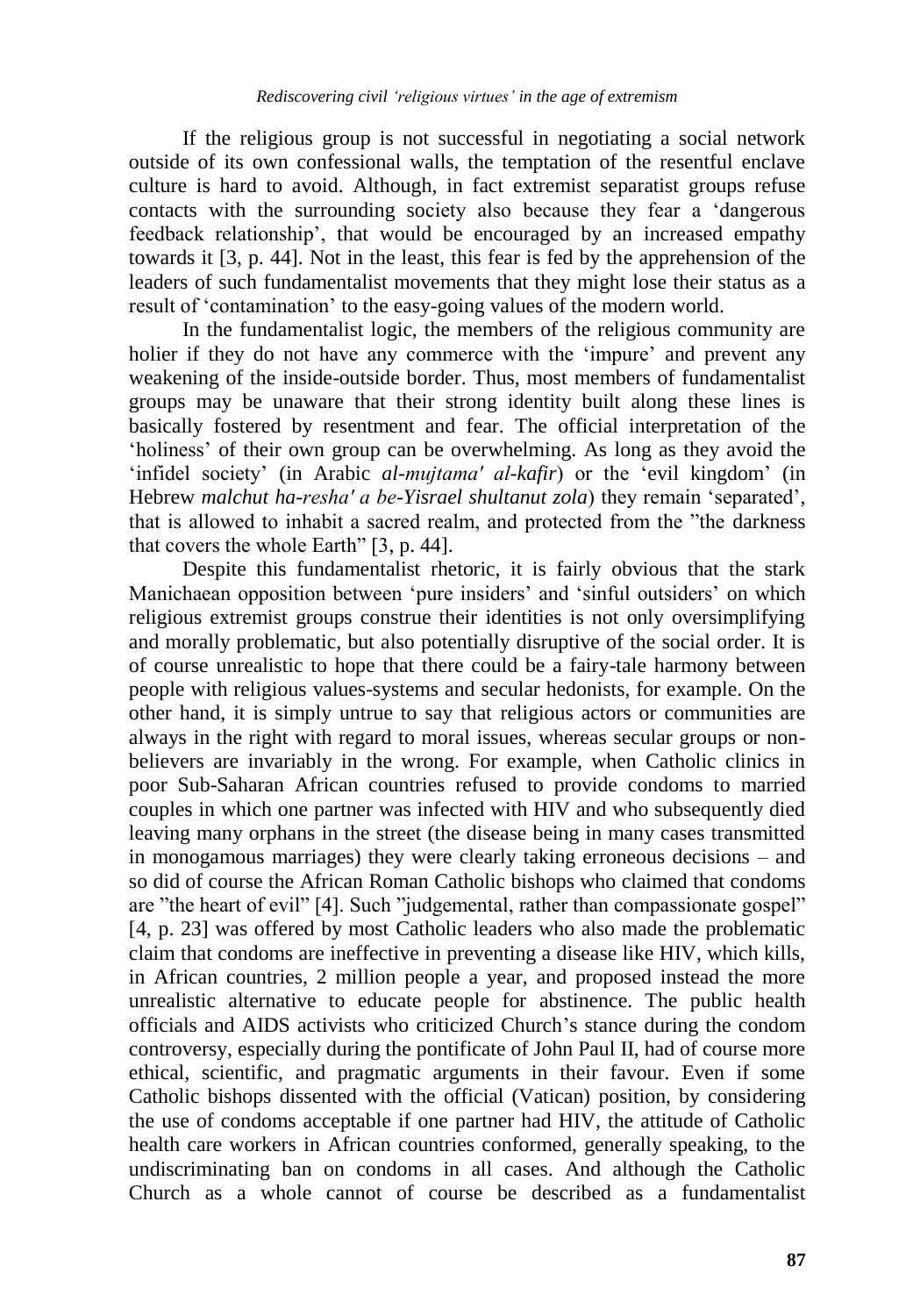community, this particular stance unfortunately has reflected an extremist-like inflexibility which has not been usually exhibited either by the Catholic leadership, or by Catholic health and social workers.

## **3. The social virtue of thankfulness**

We will examine now socially beneficial 'religious virtues' which should be responsibly encouraged as a counterbalance to the current fundamentalist epidemic of intolerance, unforgiveness, and vindictiveness.

In Cicero's speech *Pro Plancio*, gratitude is called 'the parent of all virtues' and the greatest of all. Thomas Aquinas preserves the Roman special status of this virtue, quoting from Cicero's assertion from *De Inventione* that thankfulness is a special part of justice [5].

Let us have a look at the main religious approaches to gratitude. In Judaism, no act of worship could dispense with the expression of gratitude, since according to the Hebrew worldview God is the origin of all things. Besides, in Judaism there is also an important emphasis on gratitude for acts of human goodness and kindness. Indeed, the religious literature of Judaism connects the gratitude to God to the interpersonal gratitude manifested in human relationships [6].

In Christianity, gratitude is seen as the basic attitude of the believer whose whole existence is supposed to come from a personal God. Christians are therefore encouraged to praise and give thanks to their own Creator. This is seen as an acknowledgement of God's generosity, and, as Aquinas explains by borrowing from Cicero, as a special part of justice – that is, as a kind of 'debt' that we owe God, or our parents, or our benefactors, although in different degrees [5]. Gratitude is not seen by Christian theologians as a sentimental feeling, but as a virtue.

Likewise, Islam encourages the followers to praise God with gratefulness in every circumstance, motivating them with the saying that those who do so will be the first summoned to paradise. In Islam, the purpose of fasting and prayers is basically to put the believer in a state of gratitude towards God's goodness.

Empirical studies in recent years have shown that people who are more grateful than others have a higher level of psychological well-being [7] and are more altruistic-oriented [8]. The latter effect of a thankful attitude is obviously more socially sensitive than the former, and it supports the assertion that the virtue of gratitude satisfies the criterion of *social benevolence* which we have chosen as an Ariadne-thread at the beginning of this paper.

In considering religious people, we may say that even if thankfulness is not so much expressed in relation to human benefactors, and is primarily directed to the transcendent 'object' of their devotion, it may trigger however altruism and benevolence to other fellow creatures. For less explicitly religious people or for non-believers, the virtue of gratitude can be felt exclusively in immanent terms (for example, I may be grateful to the scientists who made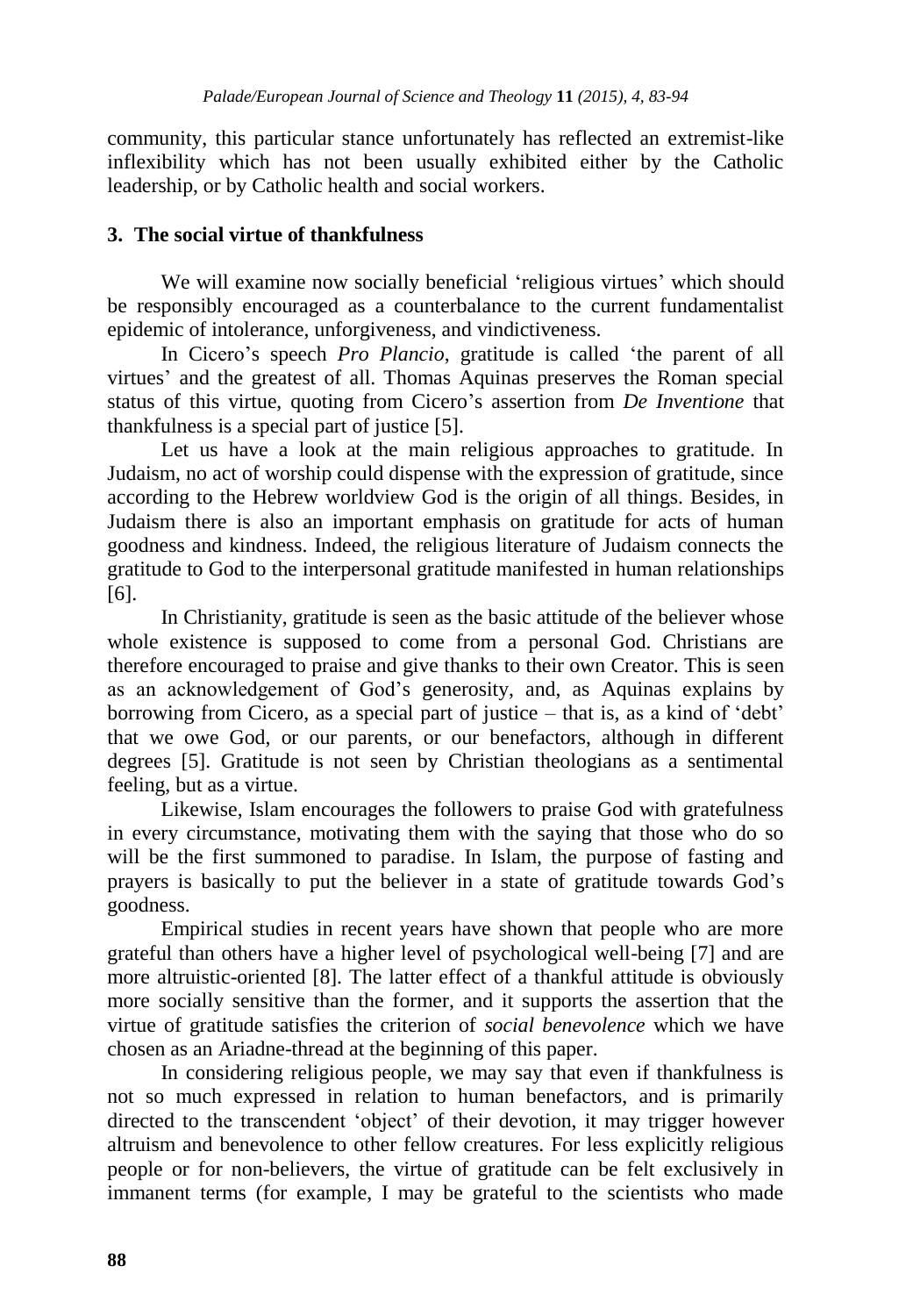possible the invention of aircrafts each time I travel by plane, or to the genius who found a medical remedy for a condition each time I find alleviation through it), or in more 'aesthetic' or loosely 'metaphysical' terms, towards the author of a work of art which allows me to have access to a transfigured reality or to an unexpected pattern of meaning.

If the capability for empathy and generosity is increased by such expressions of gratefulness, it seems to be less significant, from an ethical and a sociological point of view, if this derives or not from a formal religious commitment. On the other hand, it seems to be socially responsible for religious leaders to encourage the faithful to focus on gratitude and thankfulness, rather than cultural resentment or oversimplifying inside-outside patterns. It is debatable whether gratefulness is primarily a social or a 'religious' virtue, not necessarily in the narrowest sense of the term. Nevertheless, in an age in which religious terrorists resentfully resort to force and violence to punish the 'unfaithful', or less faithful, or differently faithful, religious leaders should cultivate, by encouraging the virtue of gratitude, a more sensitive 'social conscience' as part of their responsibilities towards people in general, whether religious or not.

Gratitude was discussed, in 'psychological' approaches of ethics, as being in a striking symmetry with resentment and anger [9]. Thus, the harms created by resentment are structurally replaced by psychologists with the benefits of gratitude, as if they were mirror opposites to one another [7, p. 66-67]. This can be, of course, a scientific reason why thankfulness should be cultivated as a keyvirtue, in order to diminish the harmful social and psychological effects of resentment.

#### **4. The virtue of compassion**

Another crucial 'religious virtue' that is often recognized as highly beneficial for society is the virtue of compassion. Compassion is usually related to suffering. Etymologically, it means an active disposition for 'co-suffering' (from the Latin *cum-passion*) which is based on empathy, and breeds an active desire to alleviate suffering. Many philosophers treat compassion as a great virtue, and all the major religions rank it amongst the most important virtues. In some of them, *compassion* is closely linked to *charity*, to which it provides meaning and content. Compassion is also a 'democratic' virtue, and is often seen as having the potential to shape, in pluralistic societies, a coexistence that is based on sympathy rather than indifference (the Rawlsian *modus vivendi*) or, even worse, parochial enclosure and hostility towards strangers.

Since all major religions of the world share as a value the priority of *compassion*, and the psychologists, on the other hand, provide evidence that this social emotion increases the motivation to relieve the suffering of others, there seem to be enough reasons for this socially beneficial virtue to be cultivated by religious leaders and by individuals who make sense of themselves in terms of their being in relation to something 'transcendent'. Psychological studies of what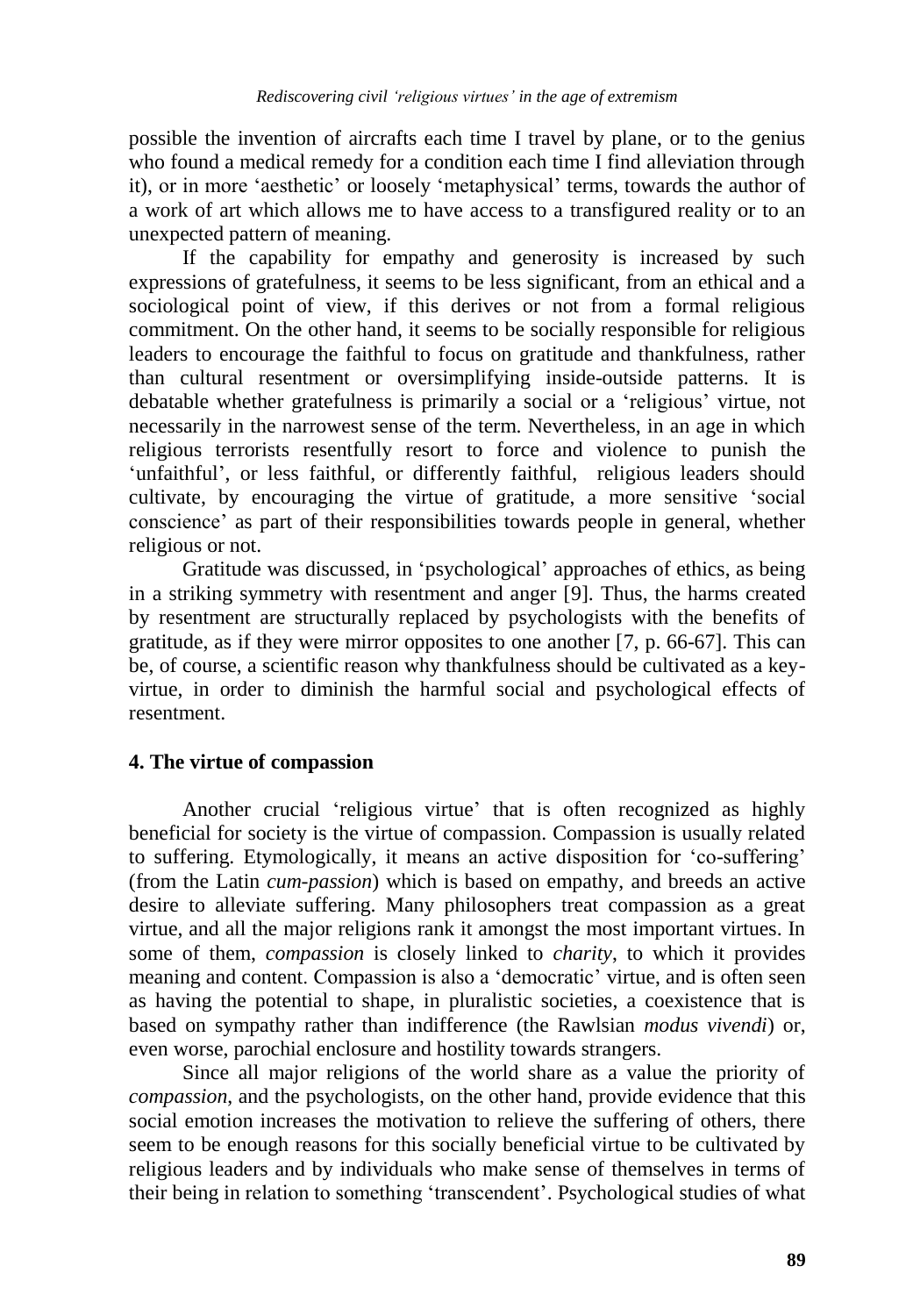triggers compassion show however that a mere rational exhortation that is based on cognitive persuasion and motivational appeal for maximizing compassion and minimizing cruelty is usually unsuccessful. They recommend instead, among other 'means' to maximize compassion, "engaging with social institutions like religion" [10]. The influence of religion on behavioural compassion is not merely ideological. It seems that a behaviour could be reinforced more effectively by religious or spiritual meditation on love and kindness or through prayer (possibly also through meditating on the effects that the prayers of other persons have had on one's own life or well-being) [11]. At the same time, since people are normally more likely to engage in behaviours they consider valuable and virtuous, the fact that most religions see compassion as a highly valued virtue can be an effective social source for individuals to be stimulated to behave more compassionately. Usually, religions offer a ground on which other virtues connected with compassion, such as empathy, sympathy, humility, loyalty, and love are also emphasized [10]. A religious value-system may also influence the faithful into believing that the goals related to compassion take precedence over more competitive goals or even over some self-protective concerns. Let us see now how the virtue of compassion is contemplated by major religions.

In Judaism, God is invoked as the Father of Compassion. He is often depicted as showing his mercy in view of the sufferer's helplessness and as forgiving his transgressions. He is compared to a forbearing mother who consoles his young offspring whenever it is in distress. Compassion is also seen by the Jewish tradition as the basis of the Golden Rule, which is formulated in the *Talmud* as follows: "That which is hateful to you, do not do to your fellow. That is the whole Torah." [*Babylonian Talmud,* tractate Shabbat 31a]

The same Judaic tradition of representing God as "the Father of Compassion" is reiterated by the apostle Paul (Saul) (2 Corinthians 1.3-7), who was at first educated as a Pharisee in Jewish schools. For Christians, Jesus embodies the essence of the charitable compassion of God. According to his preaching, a person who acts with compassion becomes a model for the Christian conduct, as for example in the parable of the Good Samaritan. Jesus also preaches the extension of compassion to everyone, regardless of their allegiance to the Christian faith or to their moral 'goodness'. Thus, the ideal Christian compassion embraces even one's enemies, not just one's friends or allies.

In Islam, God's attributes of compassion and mercy are frequently reminded to the faithful. Actually, most chapters of the Quran begin with the verse "In the name of Allah, the compassionate, the merciful". The pious Muslim should begin each prayer and every important action by appealing to Allah the merciful and compassionate. Family ties of Muslims should also reflect God's attribute of compassion. Islam is often described as a religion of peace and compassion, and indeed some Islamic movements, like the Ahmadyya Muslim Jama'at, focus on the very practice of universal compassion. Nevertheless, there are some verses in the Quran according to which it is not recommended to show compassion to non-Muslims, people who commit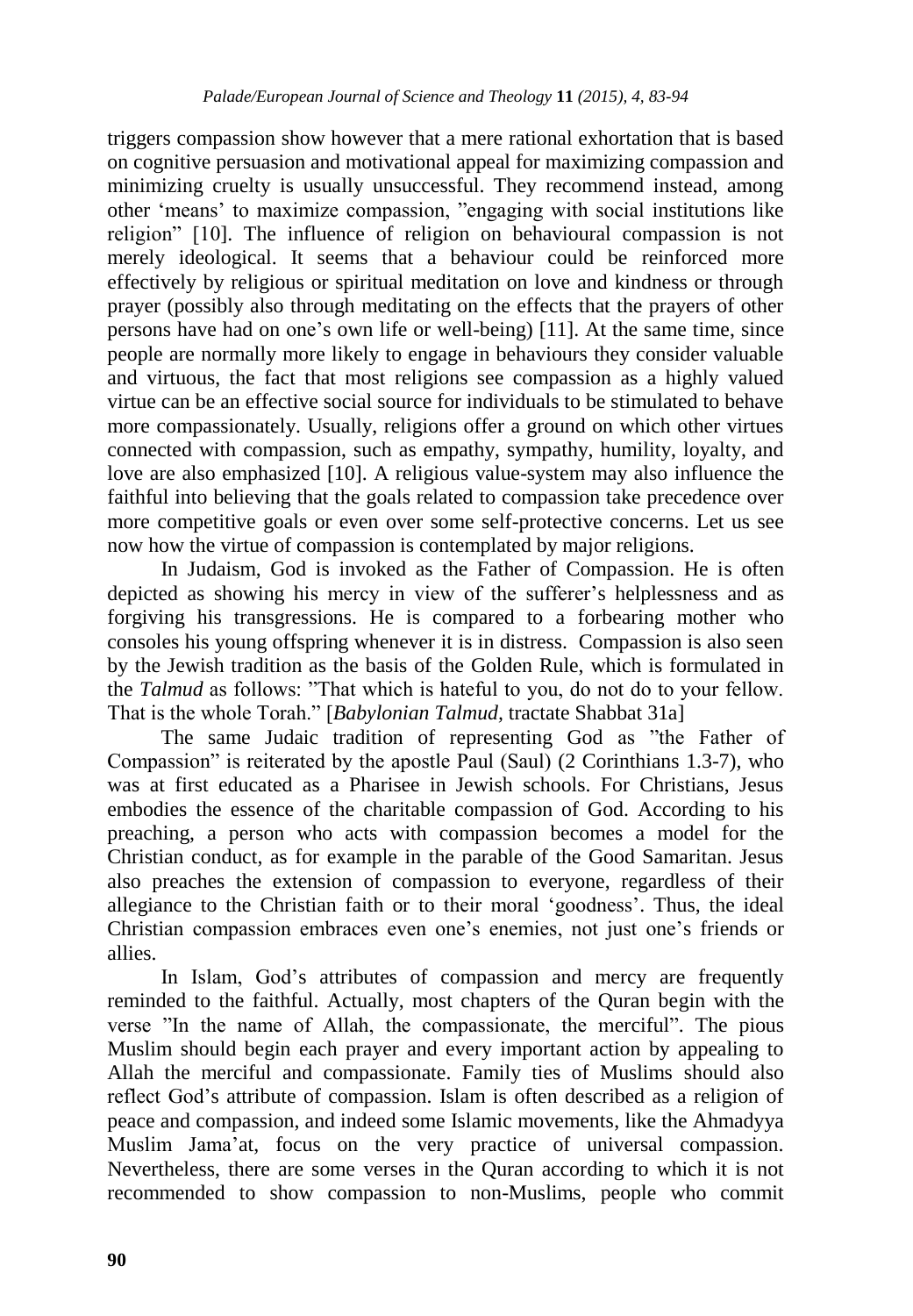adultery or fornication, apostates or infidels. If taken literally (and many Islamic fundamentalists do take them literally) they may look like an advice to the Muslim community to chastise such disbelievers (Quran 16:88). Since such people disobey the will of Allah, they are described as undeserving of compassion (Quran 24:2). Of course, there can be many theological interpretations of these quotes, and the Quran is not singular in containing literal exhortations to 'punishment', as everyone who has ever read the Book of Psalms knows. The Quran also contains verses like "My Mercy encompasses all things" (Quran 7:156) which leave room for more universalistic applications of the virtue of compassion.

For example, a politics of relative religious tolerance, if not compassion, had actually existed within the hybrid culture of the Ottoman Empire, which notoriously tolerated Sephardic Jews expelled from Catholic Spain in Thessaloniki, as well as Christians who practiced their faith, like the Greek monks who settled in the out-of-the-way Meteora monasteries. Surely the relatively tolerant leaders of the Ottoman Empire observed the recommendations of the Quran with regard to non-Muslims, but were inclined to read them through accommodating and protective lenses. The intolerance exhibited by some contemporary Islamist groups is in obvious contrast to the pluralist spirit that has characterized the Islamic Ottoman leadership.

In Buddhism, compassion is seen as the most appropriate response to the basic 'truth of suffering' and it should encompass all living beings. The ultimate wish of the archetypal Buddha is to relieve every suffering which comes from pain, fear and sorrow and affects all living creatures. Compassion for others should be however preceded and made possible by the compassion for oneself. According to the Buddhist tradition, only compassion for one's own suffering can allow someone to manifest effective compassion for the suffering of others. Since compassion begins by sharing deeply the interiority of others, and by recognizing in them the wish to be free from suffering that is known through the exploration of one's own interiority, it should proceed from the experience of appreciating one's own suffering and, consequently, from being compassionate to oneself [12].

The Hindu tradition also praises compassion as a virtue that should be manifested for all creatures, along with sympathy [13]. According to the ethics of Tulsidas, compassion should be contrasted with arrogance, the former being a source of virtue (*dharmic* life, or right way of living), while the latter is a source of sin [14]. In Hinduism there is, however, a distinction between compassion (*daya*) and pity (*kripa*). Compassion means a unity of feeling with the sufferer, whereas pity means feeling sorry for the sufferer in a way that leaves room for a condescending 'looking down' on him or her. The Hindu tradition further distinguishes between a compassion that should be manifested for innocent and for guilty sufferers. Although absolute compassion applies to both, in the second case it should be balanced by justice (as in the case of convicted murderers, for example).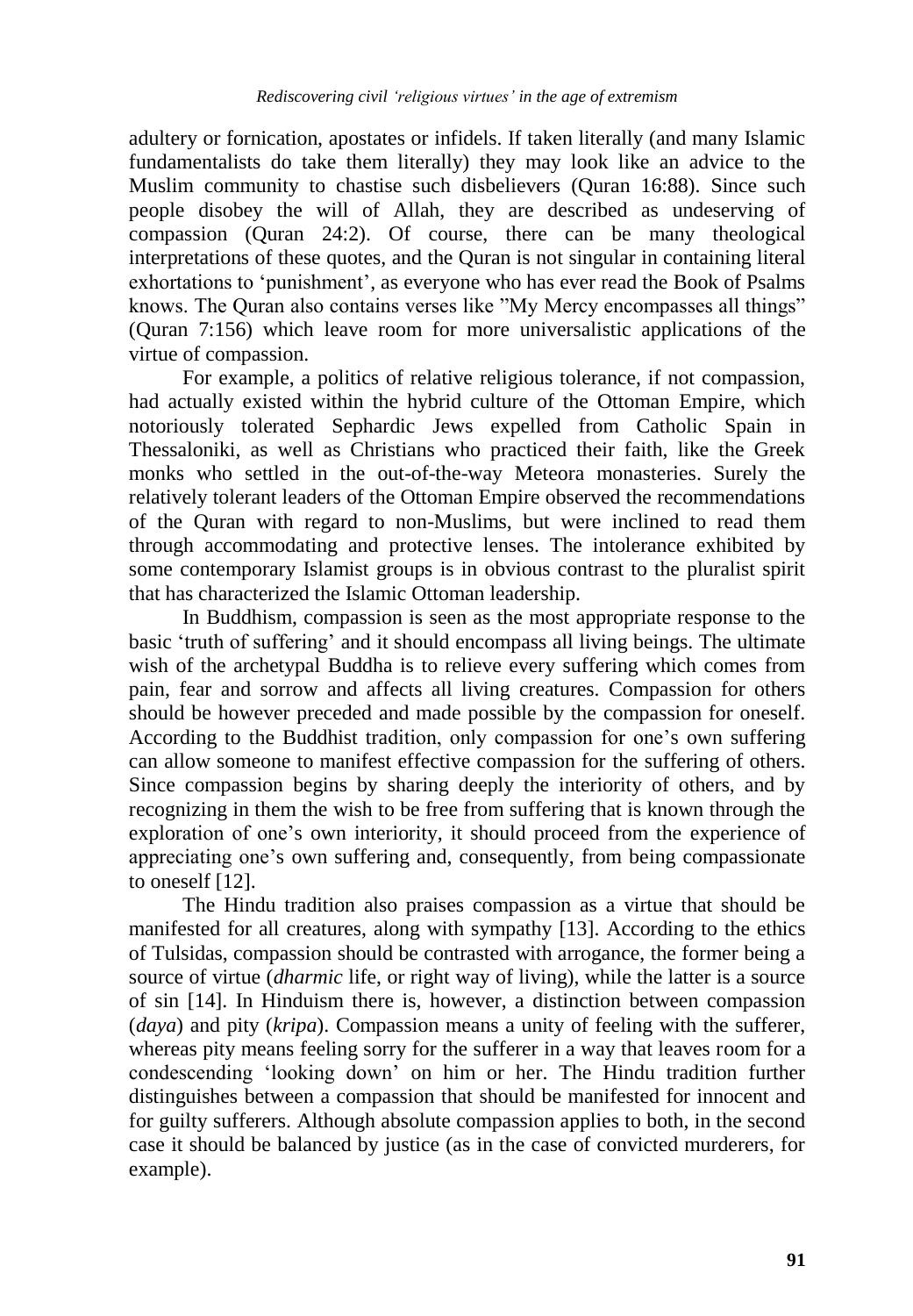The canon of the more ascetic tradition of Jainism, from which Mahatma Gandhi borrowed important elements, emphasizes even more than Hinduism the compassion for all life, both human and non-human. This religious tradition has also required that both monks and laity be completely vegetarian. The Jain traditional stance of nonviolence (*ahimsa*) goes of course far beyond vegetarianism. According to the Jain worldview, nonviolence relies on the belief that all beings, including animals, possess a spark of the divine energy [15]. Consequently, harming any of them is the equivalent of harming oneself. Such a commitment to 'causing no injury' (*ahimsa*) is in fact debated in the classical literature of Hinduism (in *Mahabharata* and *Ramayana*) in cases of war and in circumstances which require self-defence.

To sum up, major religions seem to emphasize the virtue of compassion, although the limits to which its practice is recommended and the nature of its legitimate objects may differ. Compassion is seen by most religious and spiritual traditions as a key-practice that can contribute to peace, in a both social and political sense. Its practice logically diminishes the inter-cultural or interreligious tensions which may foster intolerance and violence.

It is reasonable to acknowledge, on the other hand, that in the real world the compassionate and the non-violent should always face the dilemma of the 'clean hands policy' against brutal antagonists – the dilemma of pacifism as opposed to realism. In politics, if nonviolence takes the form of 'civil disobedience', the fate of the pacifist may depend on the civility of those to whom he or she chooses to resist by non-violence. Thus, if both Gandhi and Martin Luther King Jr. succeeded in their non-violent protests, one against the colonialism of the British Empire and the other against the racist policies of the United States, the explanation for their success is, according to Michael Walzer, that both the British and the Americans have had some scruples. So, they were not only reluctant to crush the non-violent protesters, but were also moved by their idealism [16]. Presumably a tyrant like Hitler would have interpreted such non-violent resistance as weakness, and would have had no hesitation to put it down with force, the same way as Communist dictators have put down any form of non-violent dissent, even under the form of non-aligned opinions.

If the pragmatic success of a political 'non-violent defence' may depend on the circumstances and on the scruples of political leaders, social compassion seems to be nonetheless a key-virtue of pluralistic democratic societies which fully satisfies the criterion of *social benevolence*. Therefore, on the grounds of social reason, religious leaders may play a crucial role in pluralistic societies and on the global stage by promoting a peaceful coexistence based on sympathy through valuing highly the practice of this virtue. Furthermore, people who are not members of Churches or religious communities can also find worthwhile the practice of this 'religious virtue'. In spite of its being ranked as a special virtue in every religious *magna charta virtorum*, compassion is first and foremost a *humane* virtue, which does not necessarily depend on a religious mindset. On the contrary, as we have seen, some religious texts can restrain, if taken literally, its normative application to one's own religious community.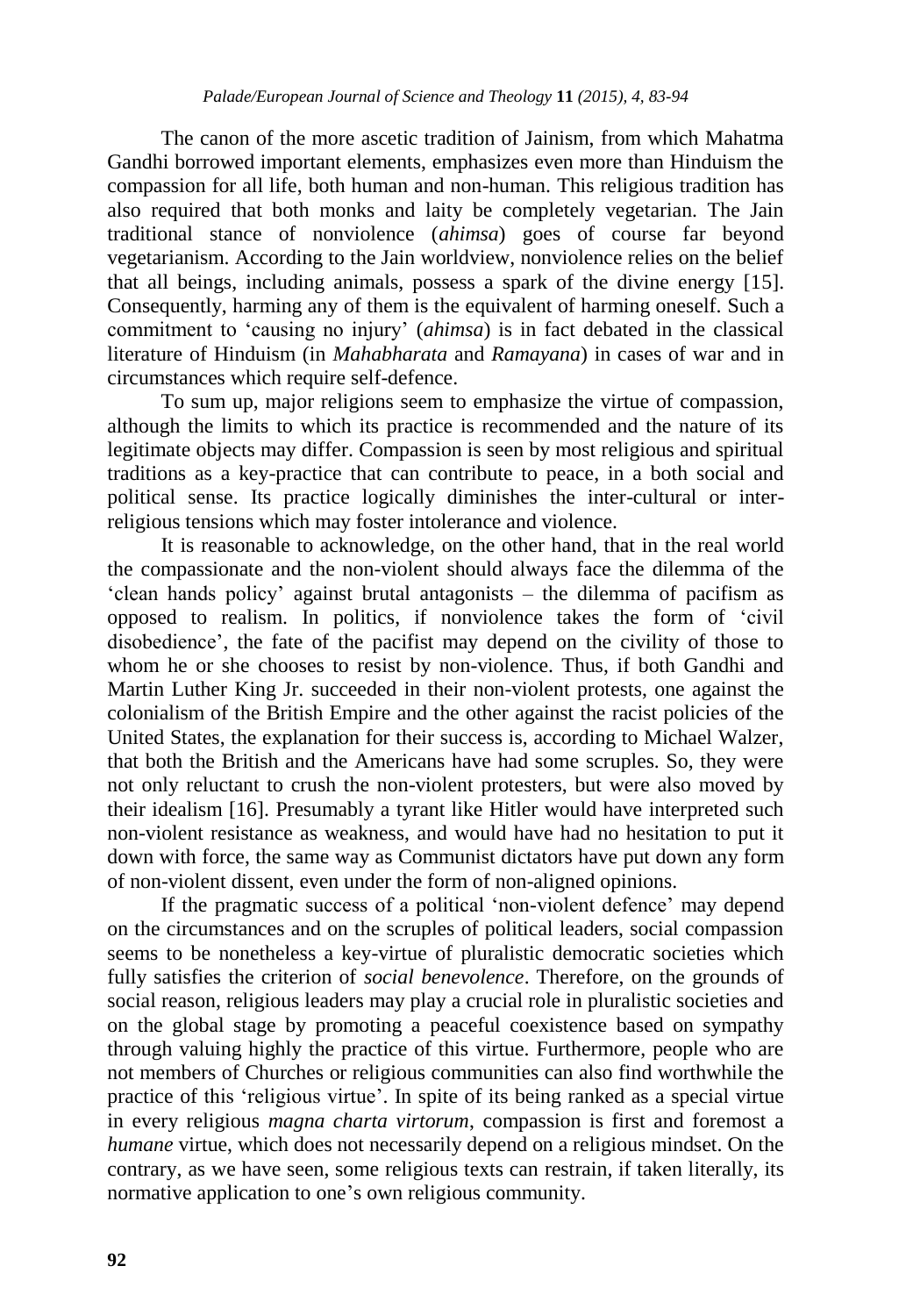But a more serious reason of concern is whenever such limits of compassion are further interpreted as a justification for intolerance towards strangers or people with different beliefs or sexual orientations. This does not occur, of course, only when intolerance is married with violence, as in the case of terrorists. We can also adduce the case of American conservative Protestants who practice hate-speech against Muslims or sexual minorities. Most of this intolerant discourse comes from ideological interpretations of the Christian faith which fail to recall the universal range of compassion recommended by Jesus. The importance of emphasizing compassion seems to have been, on the other hand, actively put forward through the religious leadership of people like Dalai Lama, Hazrat Mirza Masroor Ahmad, and Pope Francis. Responsible religious leadership is not only morally required, but also feasible.

#### **5. Conclusions**

This paper was meant to argue for socially responsible religious leadership in a world that is marred by extremism and violence 'on God's behalf'. This is a pluralistic world in which it seems to be inadequate to rely only on firm, and often one-sided, interpretations of one's doctrinal *corpus*. Some doctrinal 'truths' are of course indisputable for the dogmatists of each religion, but the extent to which the allegiance to the dogmas impact upon a peaceful coexistence with others needs to be subject to further agreements and negotiations. A peaceful coexistence in a pluralist society does not necessarily entail compromising one's basic set of religious principles. Yet it means to accept that others may have different cultural presuppositions or may rely on different principles. On a more active moral level, the awareness to the pluralistic challenges of the contemporary world should encourage religious leaders to responsibly support the practice of social 'religious virtues' which can benefit a peaceful democratic life and may prevent the faithfull's falling into the traps of cultural resentment, intolerance and violence.

#### **References**

- [1] A.W. Wood, *Kant's Moral Religion*, Cornell University Press, Ithaca, New York, 1970, 69-99.
- [2] H.-G. Gadamer, *The Relevance of the Beautiful and Other Essays*, R. Bernasconi (ed.), Cambridge University Press, Cambridge, 1986, 140-145.
- [3] G.A. Almond, R.S. Appleby and I. Sivan, *Strong Religion: The Rise of Fundamentalisms around the World*, The University of Chicago Press, Chicago, 2003, 23-89.
- [4] D.E. Messer, *Breaking the Conspiracy of Silence: Christian Churches and the Global AIDS Crisis*, Augsburg Fortress, Minneapolis, 2004, 101-115.
- [5] T. Aquinas, *Summa Theologica*, in *Fathers of the English Dominican Province*, English translation, Benzinger Brothers, New York, 1947, 1649.
- [6] S. Schimmel, *Gratitude in Judaism*, in *The Psychology of Gratitude*, R.E. Emmons & M.E. McCullough (eds.), Oxford University Press, Oxford, 2004, 37-57.